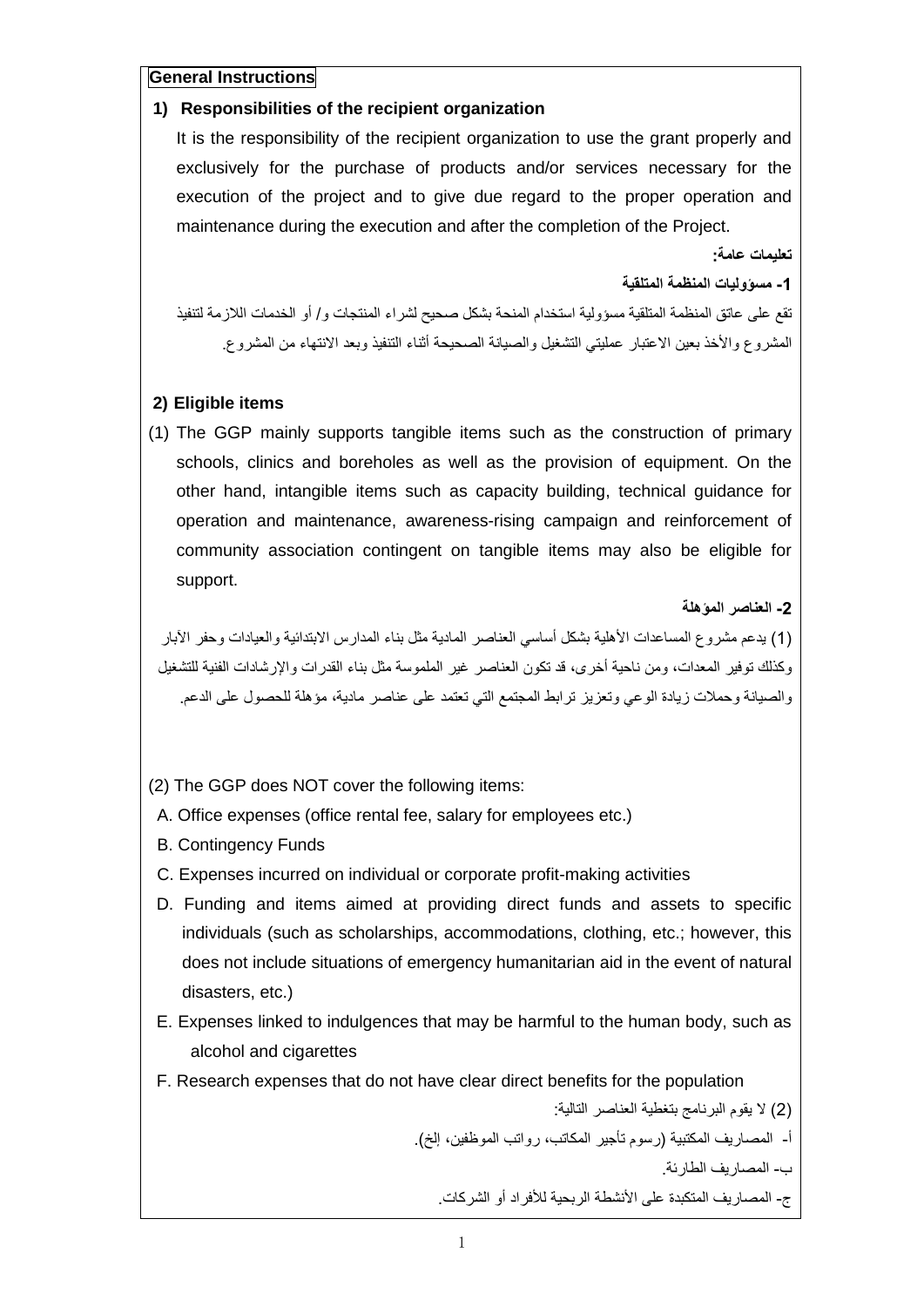د- الموارد والعناصر التي تهدف إلى تزويد أفراد محددين بالأموال والممتلكات (مثل المنح الدراسية والإقامة والملابس، وما إلى ذلك؛ لكن, هذا لا يشمل حالات المساعدات الإنسانية الطارئة في حالة الكوارث الطبيعية ، وما إلى ذلك). هـ- المصاريف المرتبطة بالتساهالت التي قد تكون ضارة لجسم اإلنسان، مثل الكحول والسجائر. ي- نفقات البحث التي ليس لها فوائد مباشرة واضحة للسكان.

- (3) In general, the following items are not eligible for the GGP and should be shouldered by the recipient organization. However, the following items may be supported by the GGP, if it is found to be truly necessary, e.g., cases where it is indispensable to the achievement of the project goals, or where there is an urgent or humanitarian need, and only where maintenance and management structure is established the recipient organization.
- A. Operation-related costs (personnel and operational costs, etc. that are indispensable to the project)
- B. Maintenance and management costs for the provided goods
- C. Vaccines
- D. Consumables, small fixtures
- E. Books (teaching materials, reference materials for educational projects, books for library collections, etc.)
- D. General passenger vehicles (vehicles that are highly universal and can be used for private purpose.)
- E. Electronic equipment such as personal computers, etc.
- F. Banking fees (remittance charge from the Embassy of Japan to the bank account of the recipient, opening and closing fee of a dedicated bank account for the GGP, account maintenance commission, foreign-exchange fee, etc.)
- G. Administrative fees, vehicle registration fees, etc. that can be a source of revenue for the national and local governments
- H. Import-related taxes (customs duty, internal tax, value-added tax etc.)

)3( بشكل عام، العناصر التالية غير مؤهلة للحصول على منحة المساعدات األهلية ويجب أن تتحملها المنظمة المتلقية، ومع ذلك، قد يتم دعم العناصر التالية من قبل منحة المساعدات الأهلية، إذا تبين أنها ضرورية حقًا، على سبيل المثال، الحاالت التي ال غنى عنها لتحقيق أهداف المشروع، أو عندما تكون هناك حاجة ملحة أو إنسانية، وفقط عندما يتم إنشاء هيكل الصيانة واإلدارة في الشركة المتلقية. - التكاليف المتعلقة بالتشغيل )تكاليف الموظفين والتشغيل ، إلخ, والتي ال غنى عنها للمشروع(. - تكاليف الصيانة واإلدارة للبضائع المزودة. - لقاحات. - مواد استهالكية ، تجهيزات صغيرة. - كتب (مواد تعليمية ، مواد مرجعية للمشاريع التعليمية ، كتب لمجموعات المكتبات ، إلخ). - مركبات الركاب العامة (المركبات العالمية جداً والتي يمكن استخدامها لأغراض خاصة). - المعدات اإللكترونية مثل أجهزة الكمبيوتر الشخصية ، إلخ. - الرسوم المصرفية (رسوم التحويل من سفارة اليابان إلى الحساب المصرفي للمستلم ، رسوم فتح وإغلاق حساب مصرفي مخصص للمنحة عمولة صيانة الحساب ، رسوم تحويل العملات الأجنبية ، إلخ).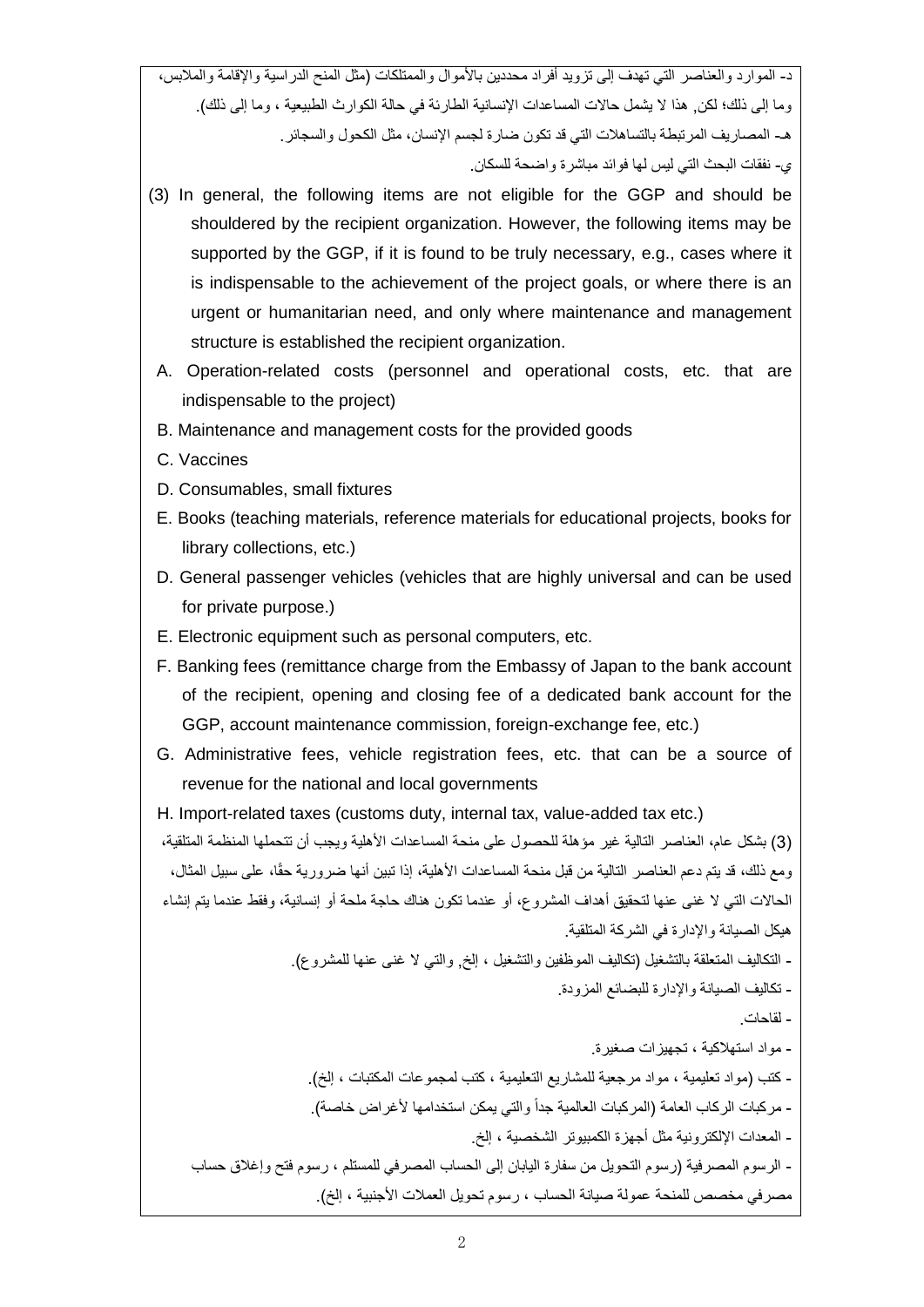- الرسوم اإلدارية ، ورسوم تسجيل المركبات ،إلخ, والتي يمكن أن تكون مصدرا دخل للحكومات الوطنية والمحلية. - الضرائب المتعلقة بالاستيراد (الرسوم الجمركية ، الضريبة الداخلية ، ضريبة القيمة المضافة ، إلخ.).

#### \***Notes on taxes**

- ・ In principle, the import-related taxes for the items covered by the GGP should be exempted or reimbursed. It is the responsibility of the recipient organization to take necessary duty-free measures.
- ・ Even in cases where your country does not agree to the exemption of importrelated taxes, in principle, the recipient should bear the burden of these taxes.
- ・ On the other hand, in cases where your country does not agree to the exemption or reimbursement of import-related taxes, and in cases where there is a need to provide assistance considering the financial situation of the recipient organization, the grant may cover the cost of these taxes.
- ・ As for other taxes not related to import, in cases where there is a true necessity, taking into account the financial situation of the applicant, the grant may cover the cost of these taxes. *Please consult the Embassy of Japan for more details.*
- من حيث المبدأ، يجب أن تُعفى أو ترد الضرائب المتعلقة باالستيراد للسلع التي تغطيها المنحة, حيث تقع على عاتق ・ *.*المنظمة المتلقية مسؤولية اتخاذ التدابير الضرورية للمعفاة من الرسوم
- حتى في الحاالت التي ال يوافق فيها بلدك على اإلعفاء من الضرائب المتعلقة باالستيراد ، فمن حيث المبدأ ، يجب أن ・ *.*يتحمل المستلم عبء هذه الضرائب

من ناحية أخرى ، في الحالات التي لا يوافق فيها بلدك على إعفاء أو تسديد الضرائب المتعلقة بالاستيراد، وفي • الحاالت التي تكون هناك حاجة فيها إلى تقديم المساعدة بالنظر في الوضع المالي للمنظمة المتلقية ، فمن الممكن أن تغطي *.*المنحة تكلفة هذه الضرائب

بالنسبة للضرائب الأخرى غير المرتبطة بالاستيراد ، وفي الحالات التي توجد فيها ضرورة حقيقية ، مع مراعاة ・ الوضع المالي لمقدم الطلب ، قد تغطي المنحة تكلفة هذه الضرائب. يرجى الرجوع إلى السفارة اليابانية لمزيد من .التفاصيل

## **3) Opening of a Dedicated Bank Account**

After the approval and the signature of the Grant Contract, the recipient organization will be required to open a dedicated bank account, separate from other bank accounts used for the operating expenses or other projects of the organization, for the disbursement of the fund. It is preferable to adopt the special banking contract schemes, where a written consent of the Embassy of Japan is required for the recipient organization to make every payment to suppliers or other relevant parties out of the dedicated bank account. On this matter, it is the responsibility of the recipient organization to make necessary arrangements with an appropriate bank in the country where the project is implemented.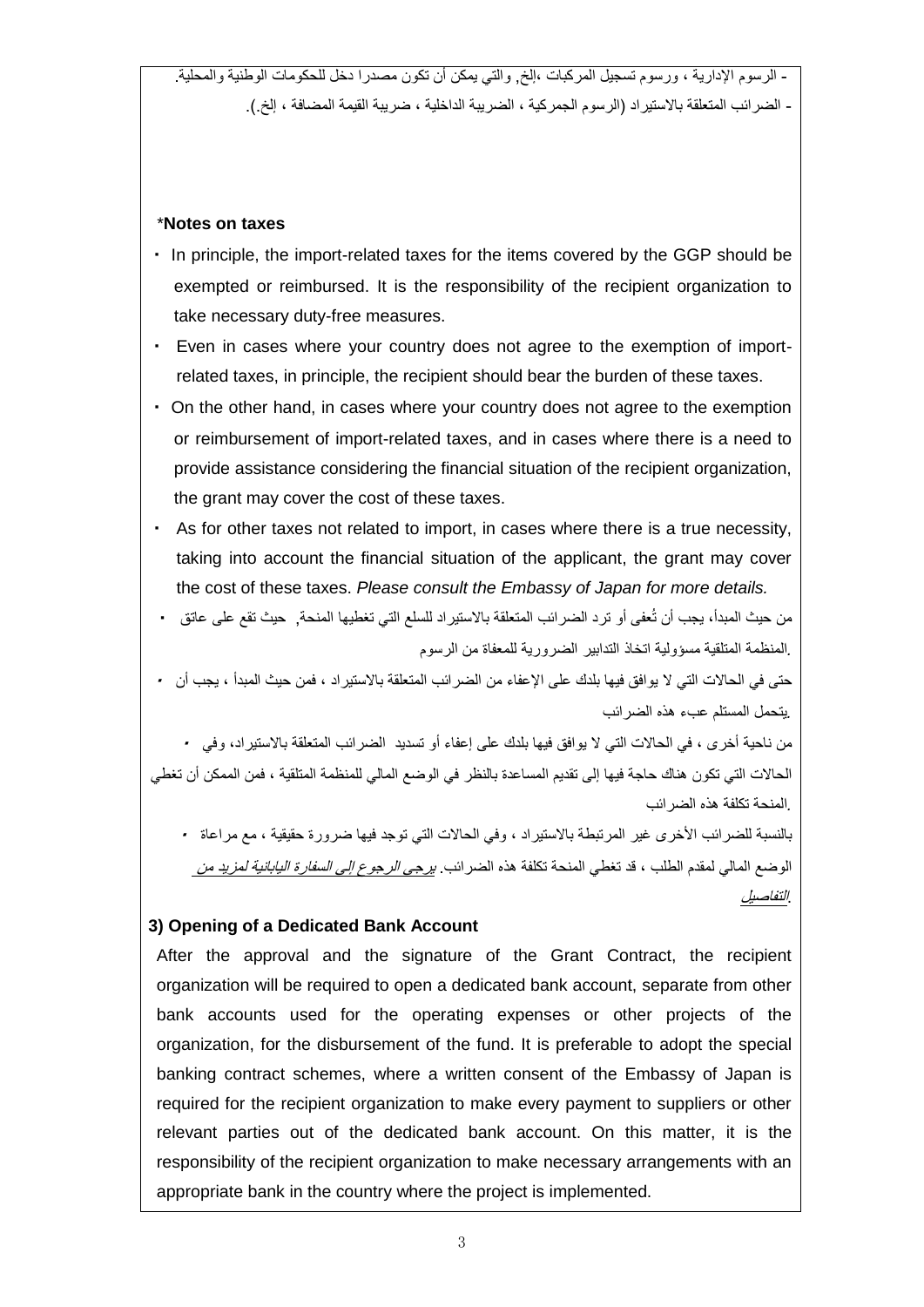**-3 فتح حساب مصرفي مخصص**

بعد الموافقة على عقد المنحة وتوقيعه ، سيكون مطلوب من المنظمة المتلقية فتح حساب مصرفي مخصص ، منفصل عن الحسابات المصرفية الأخرى المستخدمة في نفقات التشغيل أو غير ها من مشروعات المنظمة ، لصرف أموال المنحة, ومن الأفضل اعتماد مخططات عقود مصرفية خاصة ، حيث يلزم الحصول على موافقة كتابية من سفارة اليابانية لكي تقوم المنظمة المستفيدة بالدفع للموردين أو الأطراف الأخرى ذات الصلة من الحساب المصرفي المخصص, في هذا السياق، فإن من مسؤولية المنظمة المتلقية اتخاذ الترتيبات الالزمة مع بنك مناسب في البلد الذي يتم فيه تنفيذ المشروع.

#### **4) External audit**

- (1) In principle, after the completion of the project, the recipient organization shall perform an external audit in order to verify that the funds for the project have been used in a proper manner. In principle, the external audit shall be performed by an organization or individual with official audit qualification in the country where the project is being implemented.
- (2) The necessary fees for performing the external audit may be eligible for support by the GGP. In principle, like other items, a comparison of estimates from three suppliers should be carried out.
- (3) Upon the completion of the project, an audit report shall be submitted by the auditor to the recipient organization. The recipient is required to submit a copy of this report to the Embassy of Japan. This report should contain the following elements:
- A Verification of financial records (income, direct expenditure, operational expenditure related to the project, etc.)
- B Verification of facts (procurement and delivery of equipment, use of equipment, etc.)

C Inspections of the project site (attach photographs to the report)

(4)In some exceptional cases, where there are no qualified organizations or

individuals in the country, where there is little need or where it is extremely difficult to perform, the external audit may be exempted but some alternative measures should be taken. *Please consult the Embassy of Japan for more details.* 

**- التدقيق الخارجي**

)1( من حيث المبدأ ، بعد االنتهاء من المشروع ، يجب على المنظمة المتلقية إجراء تدقيق خارجي من أجل التحقق من أن أموال المشروع قد استخدمت بطريقة سليمة, فيجب إجراء المراجعة الخارجية من قبل منظمة أو فرد لديه مؤ هلات رسمية للتدقيق في البلد الذي يتم فيه تنفيذ المشروع. )2( قد تكون الرسوم الالزمة ألداء التدقيق الخارجي مؤهلة للحصول على الدعم من منحة المساعدات األهلية فمن حيث المبدأ ، ومثل العناصر األخرى ، ينبغي إجراء مقارنة للتقديرات من ثالثة موردين. )3( عند االنتهاء من المشروع ، يجب تقديم تقرير التدقيق من قبل المدقق إلى المنظمة المتلقية, يجب على المتلقي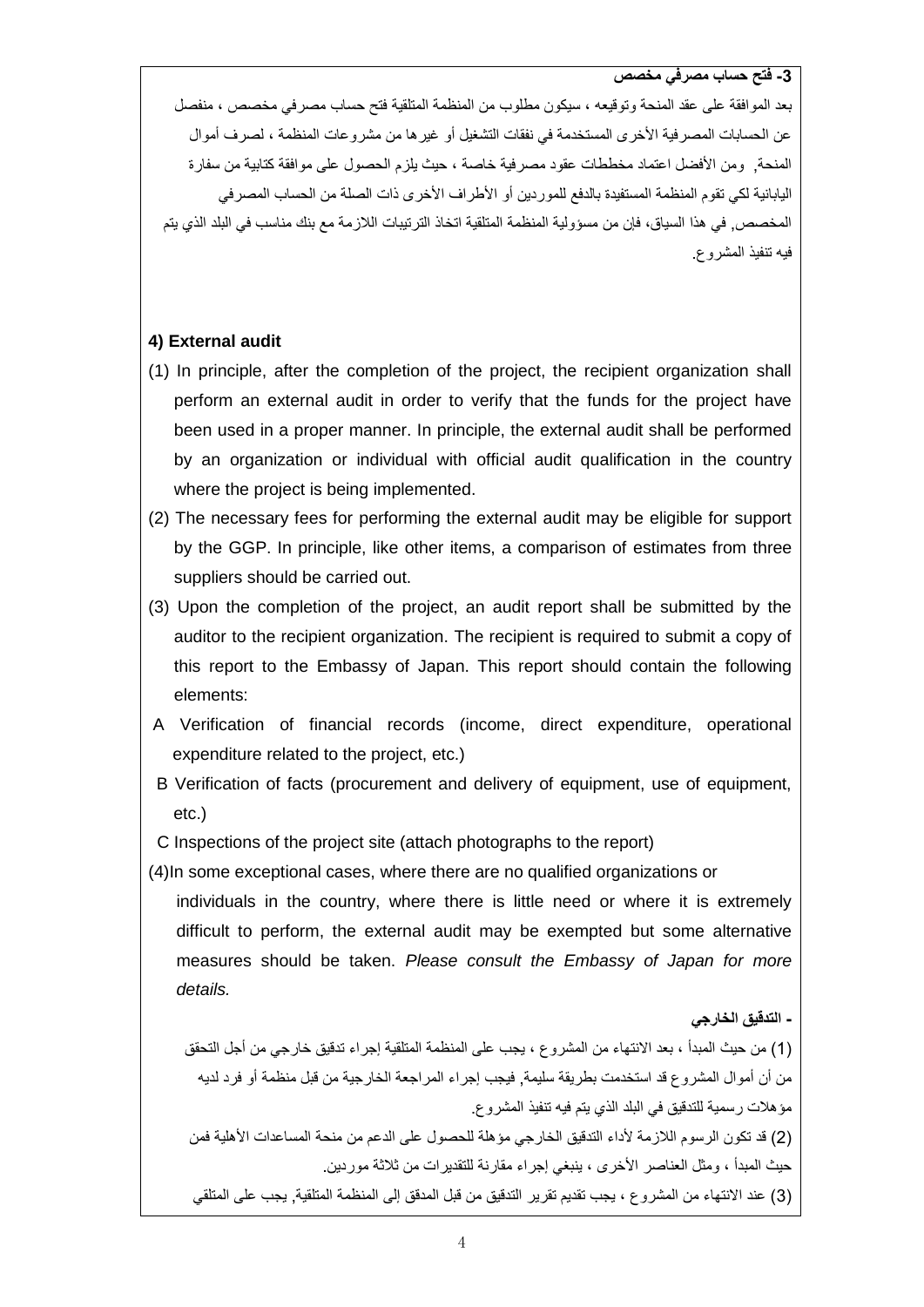تقديم نسخة من هذا التقرير إلى السفارة اليابانية, يجب أن يحتوي ذلك التقرير على العناصر التالية: أ- التحقق من السجلات المالية (الدخل ، النفقات المباشرة، النفقات التشغيلية المتعلقة بالمشروع ، إلخ.). ب- التحقق من الوقائع (شراء وتسليم المعدات، واستخدام المعدات ، إلخ). ج- التفتيش على موقع المشروع )إرفاق صور للتقرير(.

)4( في بعض الحاالت االستثنائية ، حيث ال توجد منظمات مؤهلة أو أفراد في البالد، وحيث ال توجد حاجة كبيرة أو أنه من الصعب للغاية القيام بذلك ، فقد يتم إعفاء التدقيق الخارجي, ولكن يجب اتخاذ بعض التدابير البديلة, يرجى الرجوع إلى السفارة اليابانية لمزيد من التفاصيل.

## **5) In case of Unforeseen Circumstances**

After the approval and the signature of the Grant Contract, in principle, it is the recipient's responsibility to properly complete the project even when unexpected circumstances such as an unexpected shortfall happen. However, if such an unexpected shortfall is due to unavoidable exogenous factors such as a natural disaster, a sudden rise in material prices or fluctuation in exchange rates, the recipient may request to the Embassy of Japan a support for follow-up expenses in order to complete the project. *Please consult the Embassy of Japan for more details.*

# **-5 في حالة الظروف الغير متوقعة**

بعد موافقة وتوقيع عقد المنحة ، من حيث المبدأ ، فإن من مسؤولية المتلقي إكمال المشروع بشكل صحيح حتى في حالة حدوث ظروف غير متوقعة مثل حدوث نقص غير متوقع, ومع ذلك، إذا كان هذا النقص غير المتوقع ناتج عن عوامل خارجية ال مفر منها مثل كارثة طبيعية أو ارتفاع مفاجئ في أسعار المواد أو تقلب أسعار الصرف العمالت ، فقد يطلب المستلم من السفار ة اليابانية دعمًا لنفقات المتابعة من أجل إكمال المشروع. *يرجى الر*ج*وع إلى السفار ة اليابانية لمزيد من* التفاصيل

# **6) Reporting**

It is the role of the recipient organization to compile and submit to the Embassy of Japan an interim report if applicable and a project completion report using the formats in annex.

## **-6 التقارير**

إن دور المنظمة المتلقية هو تجميع وتقديم تقرير مؤقت إلى سفارة اليابان إن أمكن وتقرير عن اكتمال المشروع باستخدام الصيغ الواردة في الملحق.

# **7) Visibility**

In order to ensure the visibility of Japan's grant assistance, the recipient organization shall endeavor to cooperate with the Embassy of Japan in carrying out some PR activities such as organizing a handover ceremony, in putting stickers and attaching a plate or a sign displaying the flag of Japan onto the provided supplies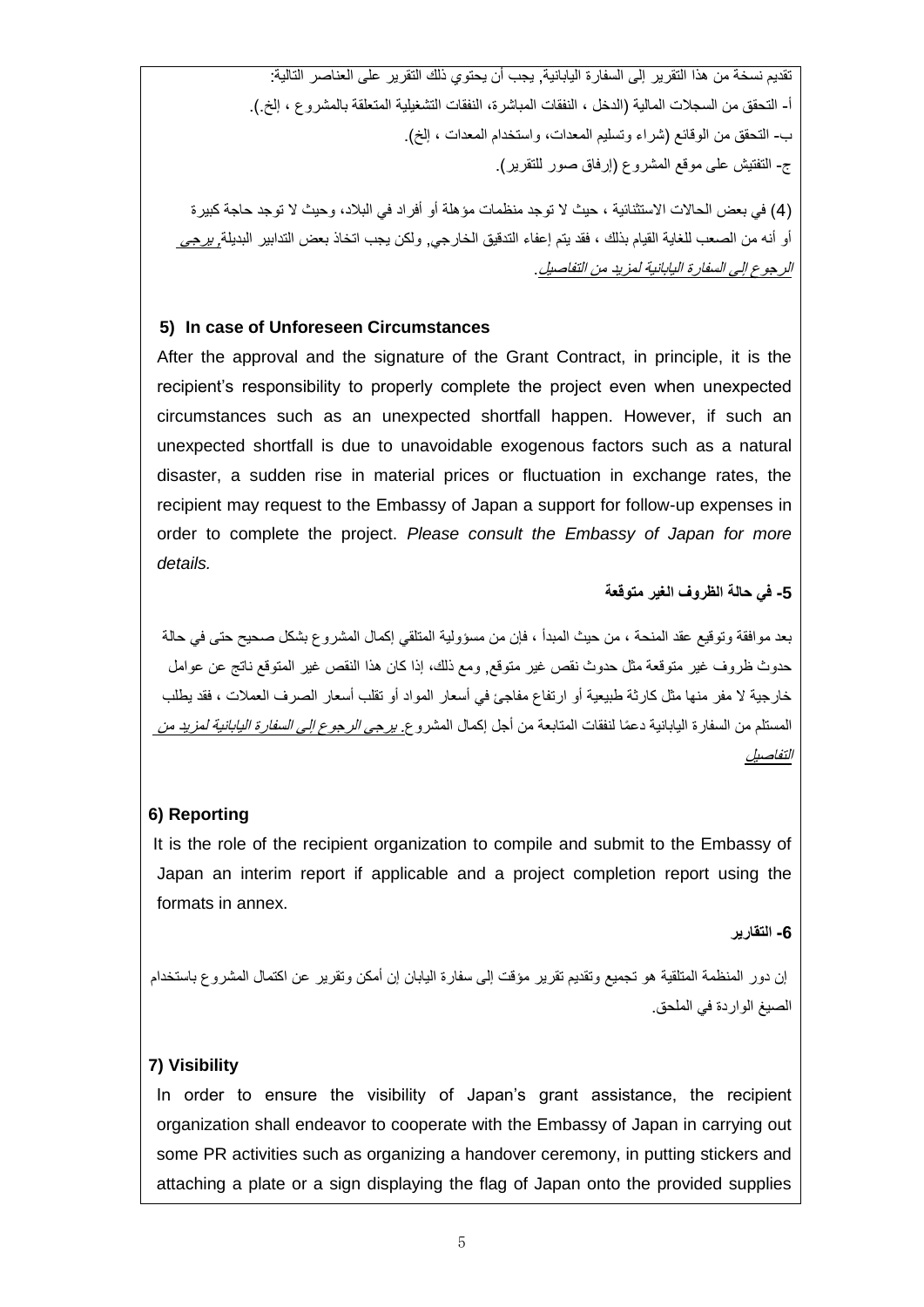and buildings.

## **-7 الوضوح**

من أجل ضمان وضوح المساعدة المقدمة من المنحة اليابانية، على المنظمة المستفيدة أن تسعى إلى التعاون مع السفارة اليابانية في تنفيذ بعض أنشطة العالقات العامة مثل تنظيم حفل تسليم، ووضع ملصقات وإرفاق لوحة أو إشارة تعرض علم اليابان على اإلمدادات والمباني المقدمة.

## **8) Attachments to this Application form**

□ Map

 $\Box$  (For construction of facilities) Schematic design and/or dimensioned drawing

 $\Box$  Financial report for the past two fiscal years

 $\Box$  Estimates/quotations for each good and/or service from three suppliers

 $\Box$  (For construction of facilities) A copy of land title or lease contract

 $\Box$  (As necessary) Permission of practice from the relevant governmental institution

□(For procurement of equipment) Certificate or Permission from the relevant governmental institution to use the equipment

 $\Box$  (For drilling boreholes, to the extent possible) Result of water veins research or equivalent information from the waterworks department.

 $\Box$  (As necessary) Proof of (or pledge of) due environmental and social considerations as well as safety management during construction

 $\Box$  (For procurement of vehicles, including ambulances and fire trucks) Proof of (or pledge of) necessary parking space and auto insurance

 $\Box$  (To the extent possible) Booklet of your organization

**-**8 **مرفقات إلى نموذج الطلب**

$$
\exists \text{ if } \mathbf{z} \in \mathbb{R}^n \text{ and } \mathbf{z} \in \mathbb{R}^n \text{ and } \mathbf{z} \in \mathbb{R}^n \text{ and } \mathbf{z} \in \mathbb{R}^n \text{ and } \mathbf{z} \in \mathbb{R}^n \text{ and } \mathbf{z} \in \mathbb{R}^n \text{ and } \mathbf{z} \in \mathbb{R}^n \text{ and } \mathbf{z} \in \mathbb{R}^n \text{ and } \mathbf{z} \in \mathbb{R}^n \text{ and } \mathbf{z} \in \mathbb{R}^n \text{ and } \mathbf{z} \in \mathbb{R}^n \text{ and } \mathbf{z} \in \mathbb{R}^n \text{ and } \mathbf{z} \in \mathbb{R}^n \text{ and } \mathbf{z} \in \mathbb{R}^n \text{ and } \mathbf{z} \in \mathbb{R}^n \text{ and } \mathbf{z} \in \mathbb{R}^n \text{ and } \mathbf{z} \in \mathbb{R}^n \text{ and } \mathbf{z} \in \mathbb{R}^n \text{ and } \mathbf{z} \in \mathbb{R}^n \text{ and } \mathbf{z} \in \mathbb{R}^n \text{ and } \mathbf{z} \in \mathbb{R}^n \text{ and } \mathbf{z} \in \mathbb{R}^n \text{ and } \mathbf{z} \in \mathbb{R}^n \text{ and } \mathbf{z} \in \mathbb{R}^n \text{ and } \mathbf{z} \in \mathbb{R}^n \text{ and } \mathbf{z} \in \mathbb{R}^n \text{ and } \mathbf{z} \in \mathbb{R}^n \text{ and } \mathbf{z} \in \mathbb{R}^n \text{ and } \mathbf{z} \in \mathbb{R}^n \text{ and } \mathbf{z} \in \mathbb{R}^n \text{ and } \mathbf{z} \in \mathbb{R}^n \text{ and } \mathbf{z} \in \mathbb{R}^n \text{ and } \mathbf{z} \in \mathbb{R}^n \text{ and } \mathbf{z} \in \mathbb{R}^n \text{ and } \mathbf{z} \in \mathbb{R}^n \text{ and } \mathbf{z} \in \mathbb{R}^n \text
$$

□ )لبناء المنشآت( رسم تخطيطي و/أو رسم بأبعاد.

$$
\Box
$$
 تقرير مالي للعامين الماضيين.

□ تقديرات/ أسعار لكل سلعة و/أو خدمة من ثالثة موردين.

□ )لبناء المنشآت( نسخة من ملكية األرض أو عقد اإليجار.

□ )حسب الضرورة( تصريح ممارسة من المؤسسة الحكومية ذات الصلة.

□ )لشراء المعدات( شهادة أو إذن من المؤسسة الحكومية ذات الصلة الستخدام المعدات.

□ )لحفر اآلبار، إلى أقصى حد ممكن( نتيجة أبحاث الموارد المائية أو معلومات مكافئة من قسم محطات المياه.

□ (حسب الضرورة) إثبات (أو تعهد) بالاعتبارات البيئية والاجتماعية الواجبة وكذلك إدارة السلامة أثناء البناء.

□ (لشراء سيارات ، بما في ذلك سيارات الإسعاف وسيارات الإطفاء) إثبات (أو تعهد) بمكان وقوف السيارات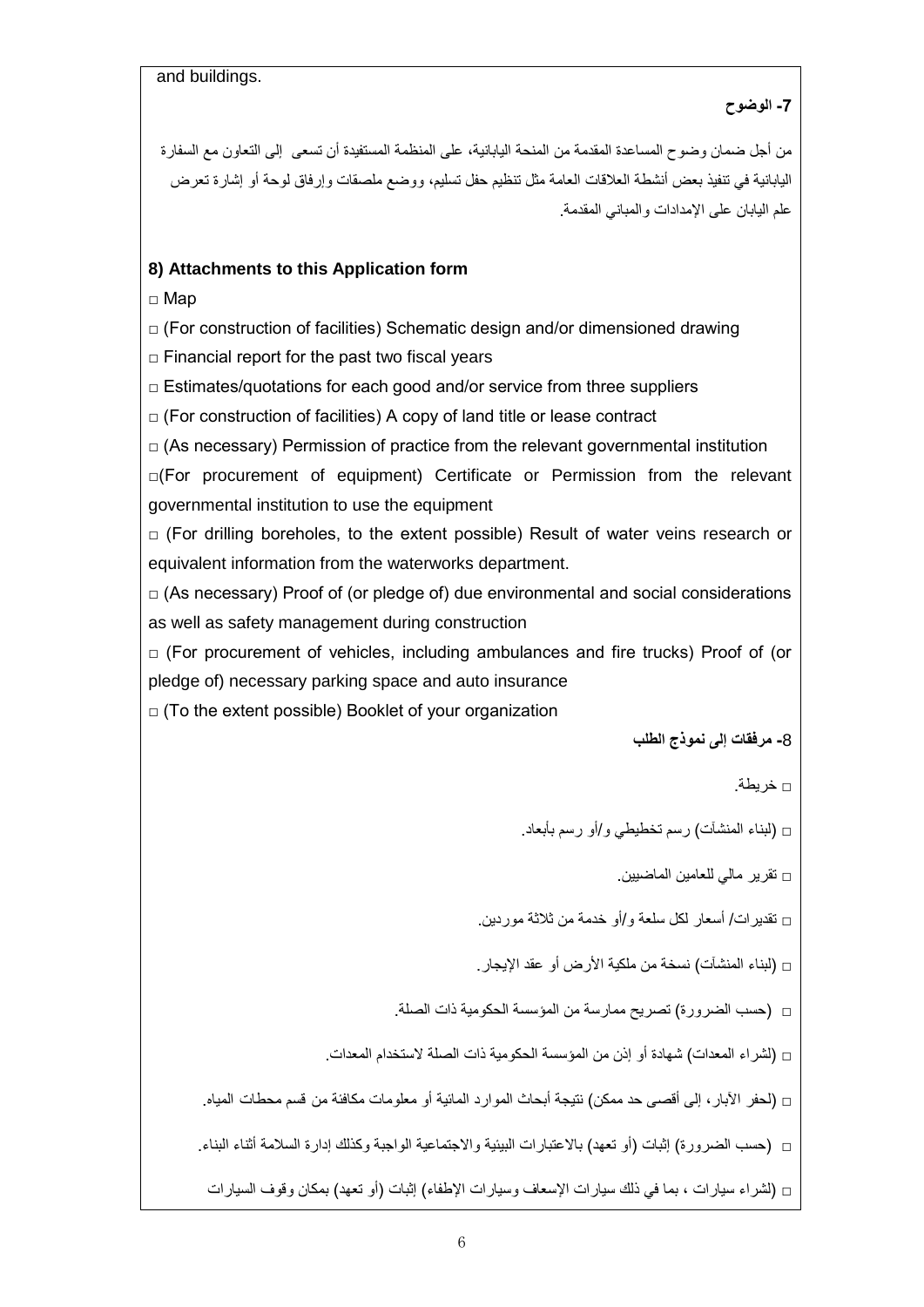الالزم والتأمين على السيارات.

□ )إلى أقصى حد ممكن( كتيب مؤسستك.

I, the undersigned, hereby certify that all information provided in this Application form as well as the referenced attachments is true, correct and complete to the best of my knowledge, and agree to the terms and conditions above.

أقر أنا الموقع أدناه أن جميع المعلومات المقدمة في نموذج الطلب هذا وكذلك المرفقات المشار إليها صحيحة وكاملة وفقًا لعلمي، وأوافق على الشروط واألحكام الواردة أعاله.

(Month) (Day), (Year)

(الشهر) (اليوم), (السنة)

(Name of Person in Charge) )اسم الشخص المسؤول(

(Title)

 $\overline{a}$ 

 $\overline{a}$ 

 $\overline{a}$ 

)العنوان(

(Name of Organization) )اسم المنظمة(

(Signature)

(التوقيع)